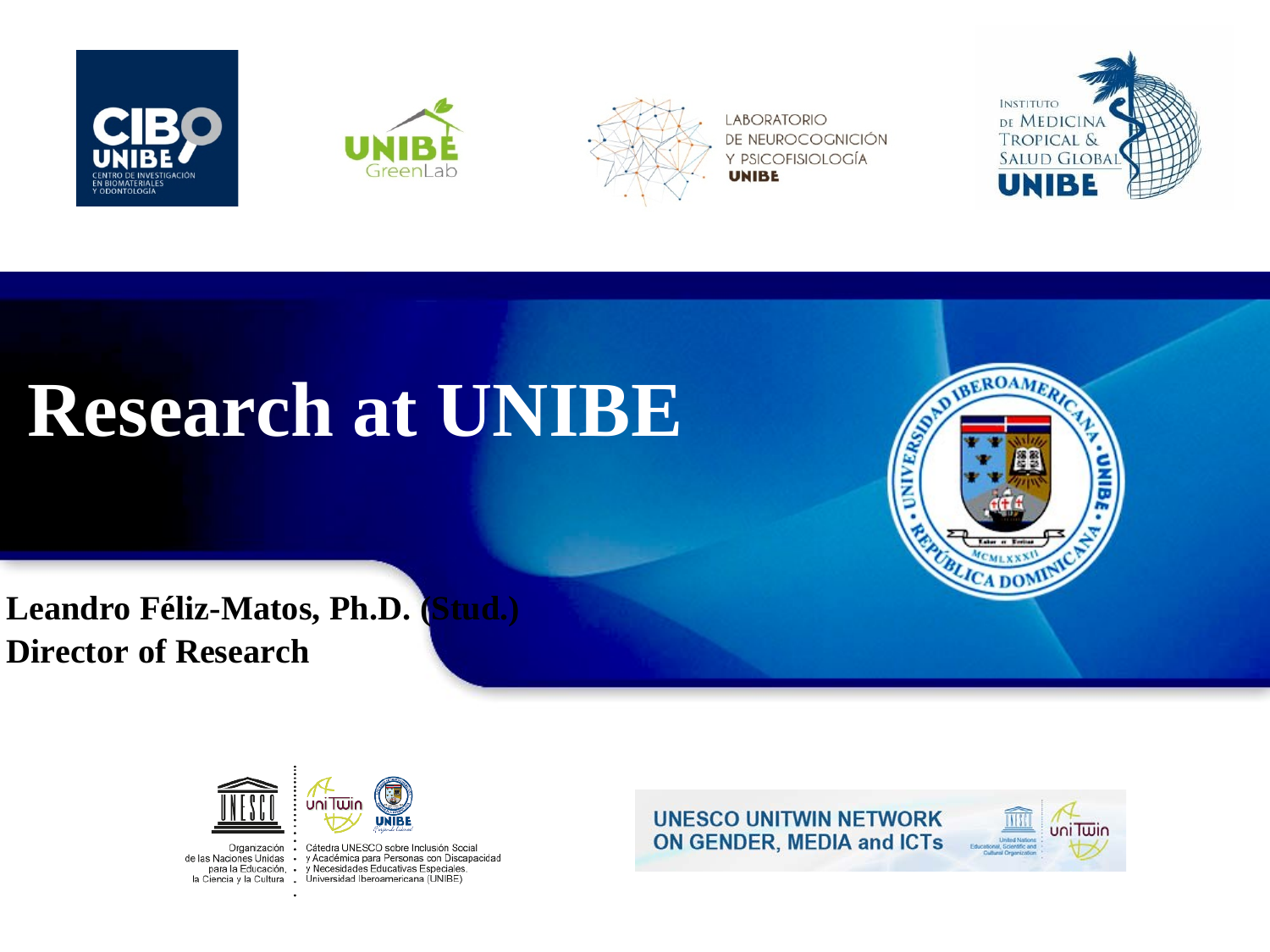

- The Research Department manages all research projects of the **University**
- Institutional Review Board
- Repository of financial and logistics know how to apply for and implement externally funded projects.
- Hires researchers and establishes advanced research programs for undergraduate and graduate research
- Manages policies and standardized procedures
	- Intellectual property
	- Technological transfer
	- Publication
	- Conflicts of interest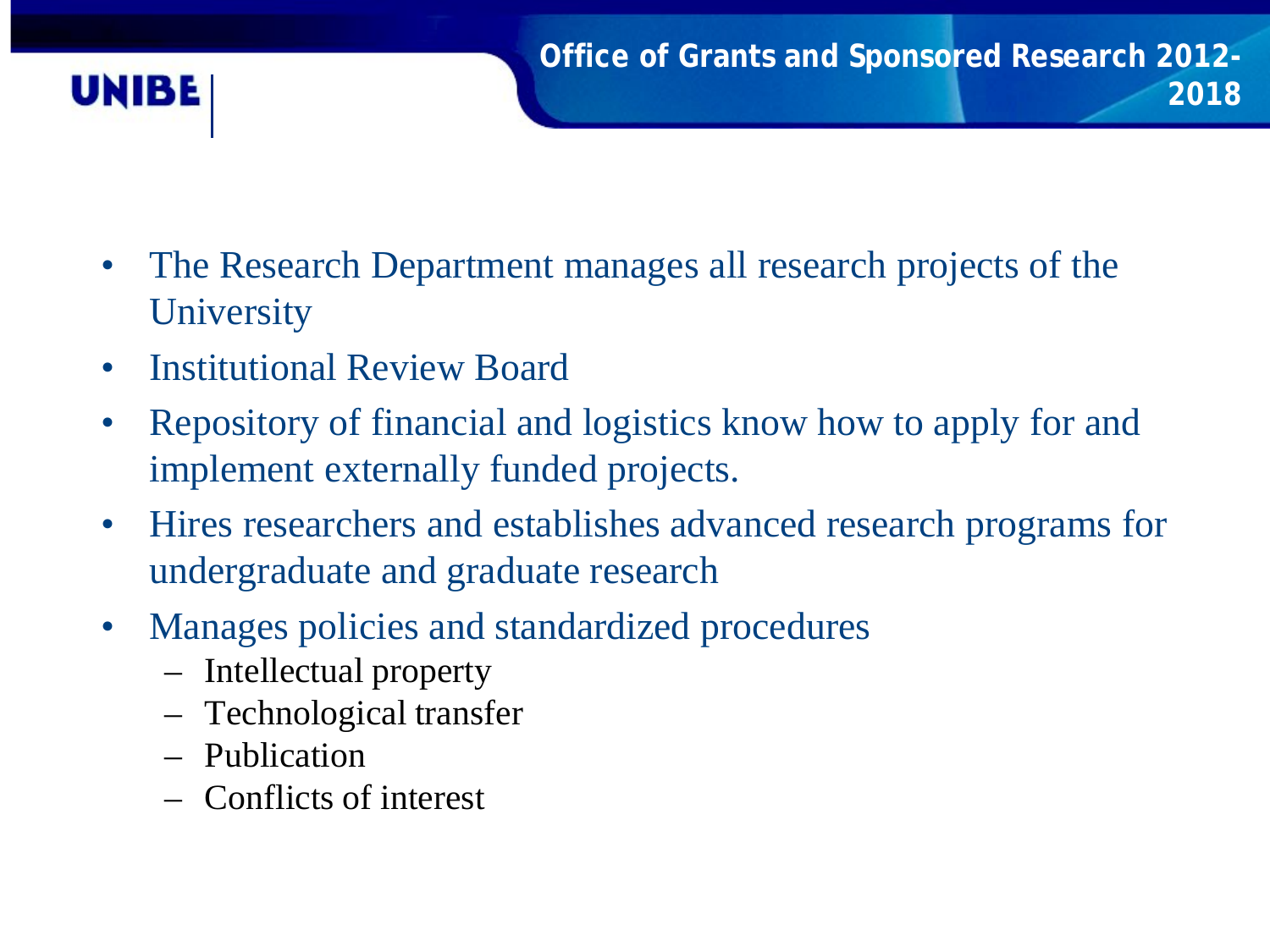

#### **2012-2018**

### **Major Infrastructure Projects:**

Institute for Tropical Medicine and Global Health

- Molecular Biology
- Human Pathology
- Virology
- Entomology
- Center for Biomaterials and Dentistry Research
	- Materials characterization
- Neurocognition and Psychophysiology Laboratory
	- Geodesics EEG
- Green Lab
	- Experimental Green roofs

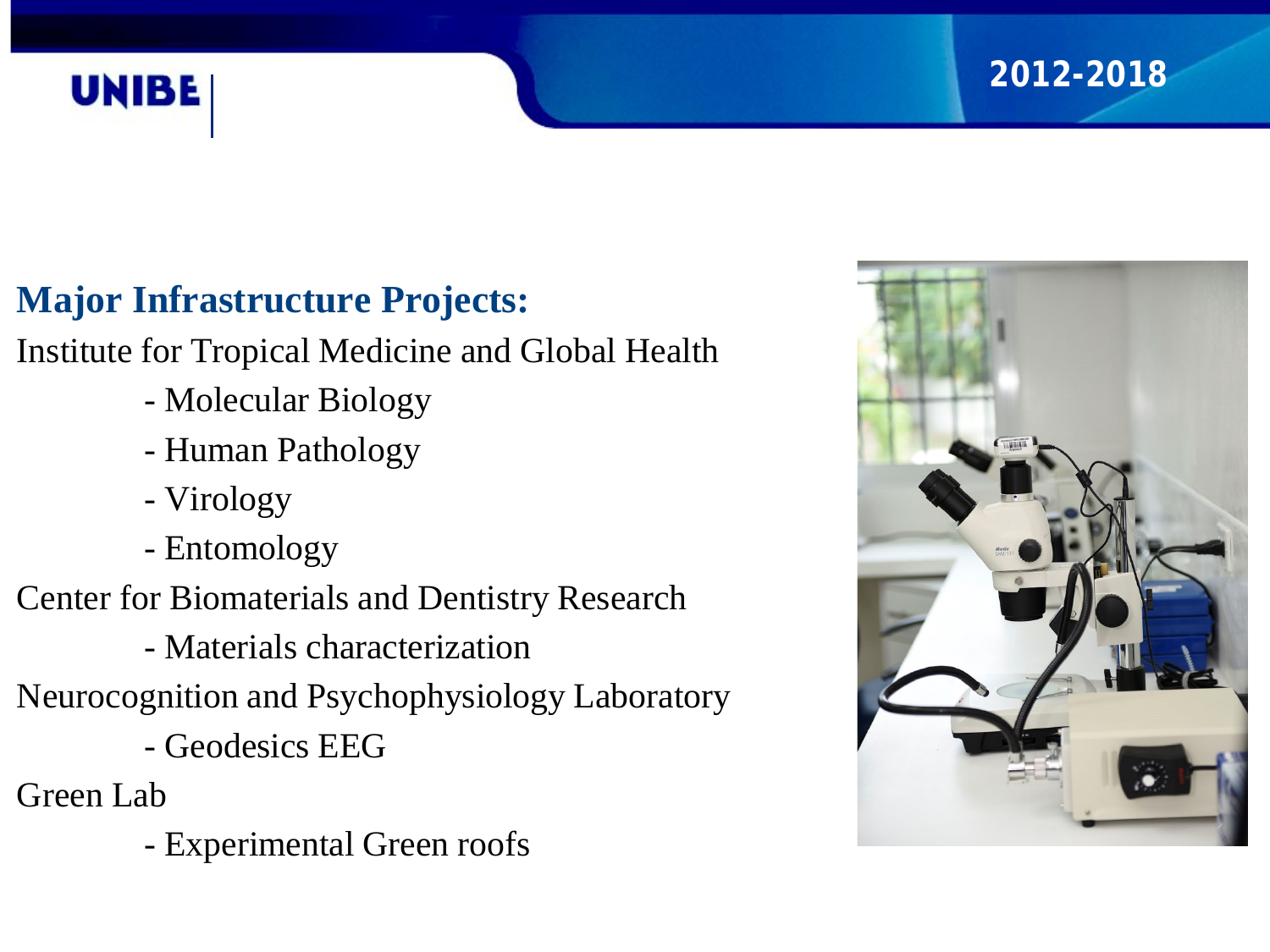## **UNIBE**

### **CESIC: Center for Behavioral Studies**

Behavioral services clinic that provides services to the community. Has a violence prevention and teenage pregnancy clinical research program.

#### **Recinto Cap Cana:**

UNIBE's second campus facility.

#### **Parque Ecológico Las Malvinas:**

Ecological reserve co-managed by UNIBE. Site for studies.

### **Los Guandules Dental Clinic:**

Community dental clinic co-managed by UNIBE and site for clinical studies.

Research units at Hospital General de la Plaza de la Salud and Hospital Escuela Dr. Jorge Abraham Hazoury Bahles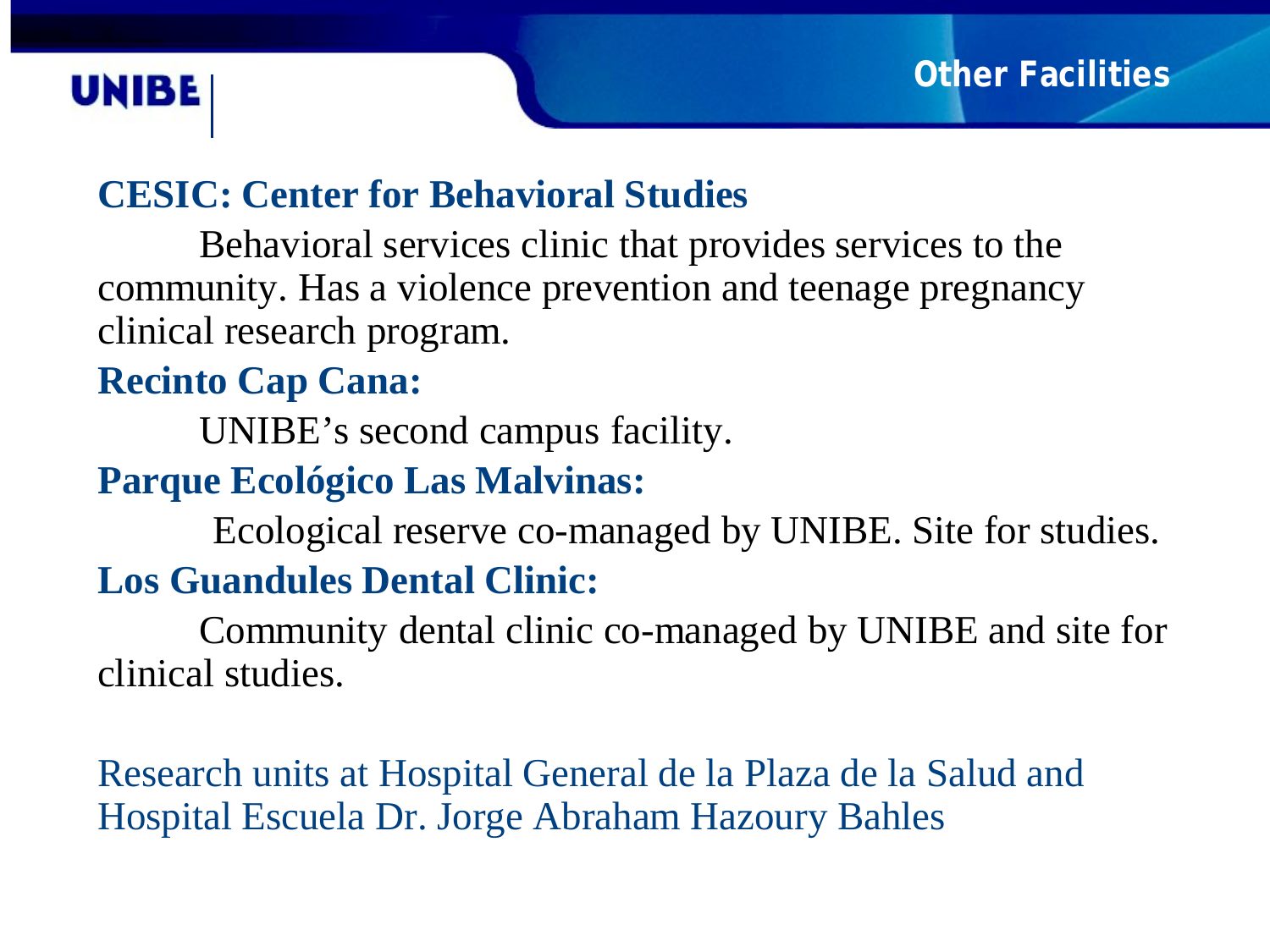#### **Main Research Areas**



- Health Sciences
	- HIV/HPV
	- Dengue, CHIK-V, Zika
	- Caries
	- Endodontics
	- Dental Biomaterials
- Cognitive and Behavioral Sciences
	- Adolescent delinquency
	- Adult Literacy
	- Attention and memory
	- Cognitive development
	- Psychometrics
	- Psychopathology
- Engineering
	- Software development
	- Environmental engineering
- **Education** 
	- Early Literacy
	- School desertion
- Multidisciplinary studies
	- Gender, cognition, and health
	- Identity
	- Intersectional disability studies
	- LGBTQ+ health
	- Violence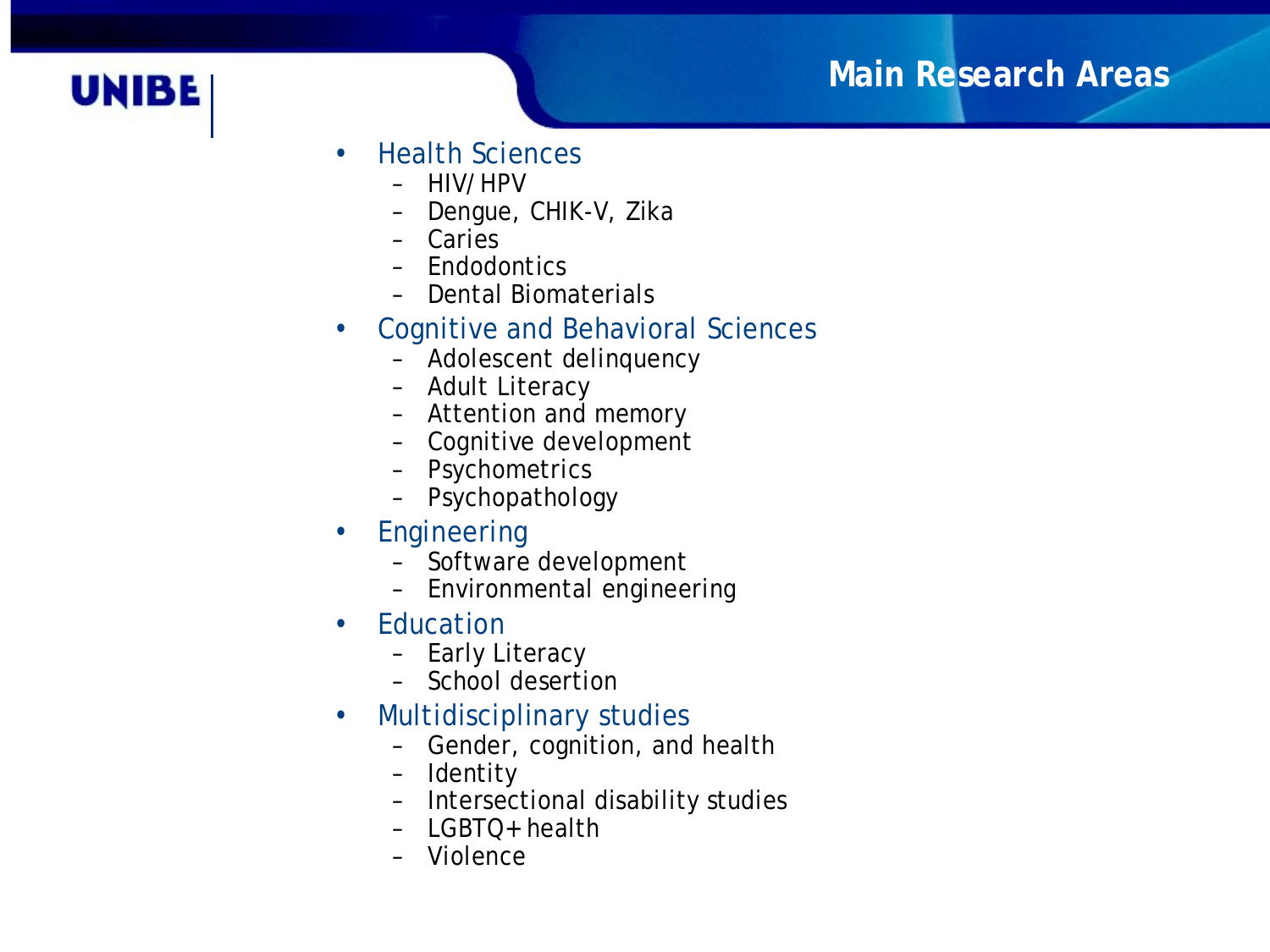

- Learning outcomes of blended learning
- Mathematics
- Legal aspects in health care provision to vulnerable populations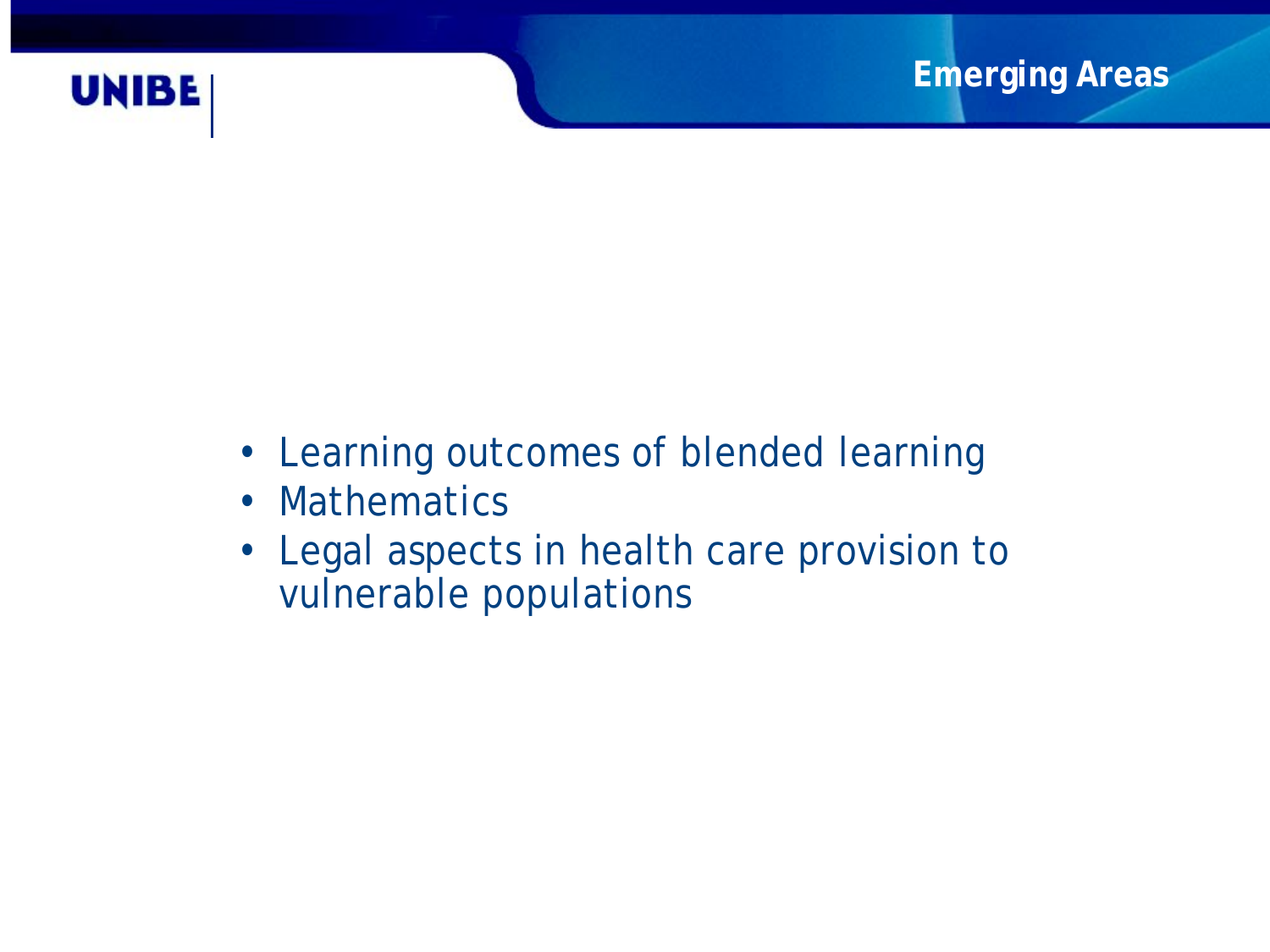#### **Snapshot**







- The Department handles over 40 studies per year.
- Over 75% of studies are conducted with external grants or funds.
- Extension from fund raising for research studies only to other sponsored projects that include continuing education and community engaged learning.
- Steady increase in international rankings.

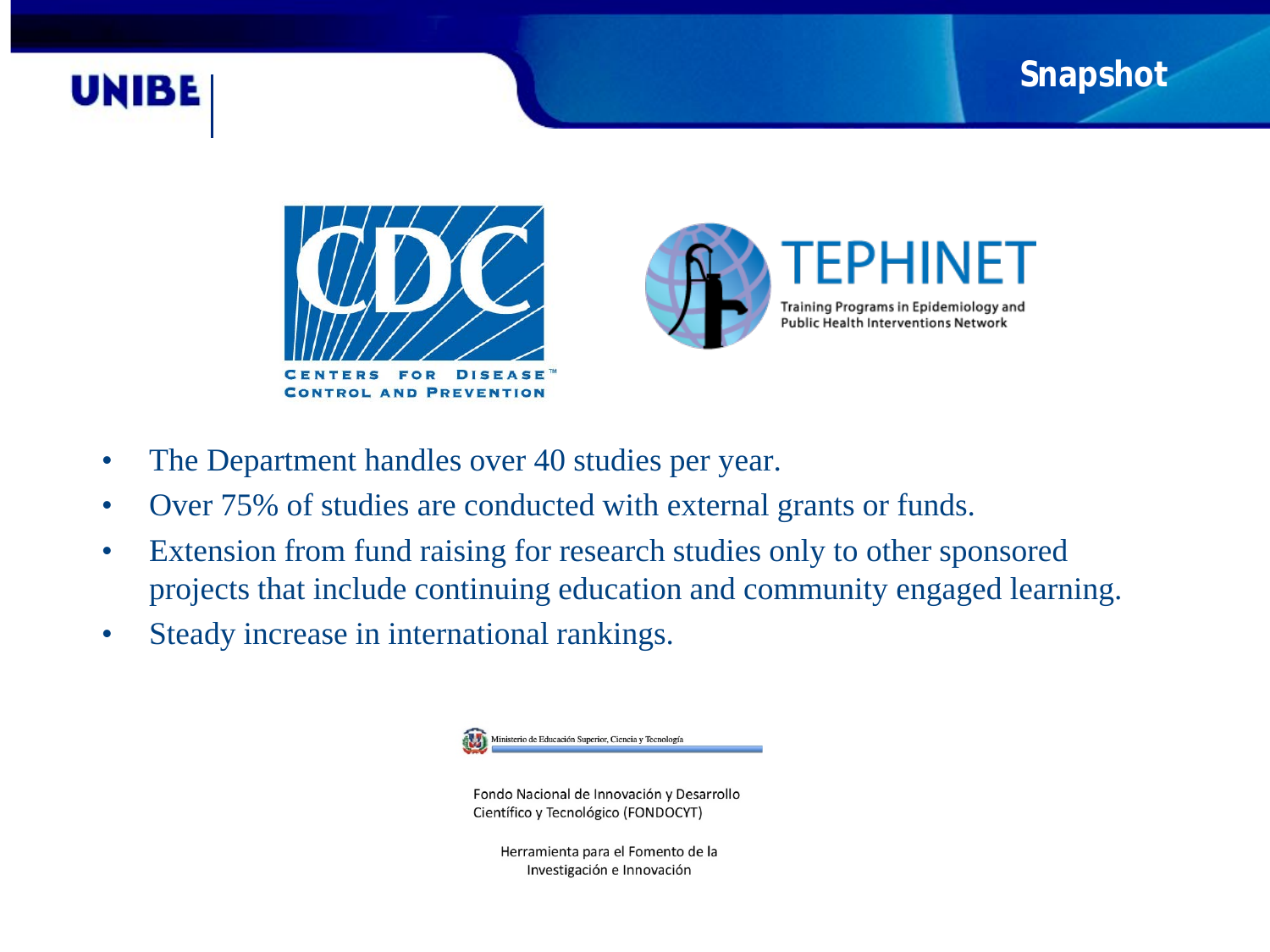#### **Donors**





**EPHINET** Training Programs in Epidemiology and **Public Health Interventions Network** 

- Current local grantors include: the Ministry of Higher Education, Science and Technology and the Ministry of Economics, Planning, and Development.
- Industry sponsors include: Banco BBVA, Colgate, 3M, Laboratorios Collado, Laboratorios Unión, Novartis, and others.
- International grantors: CDC, Embassy of Canada, TEPHINET, South Korean International Cooperation Agency, and USAID.

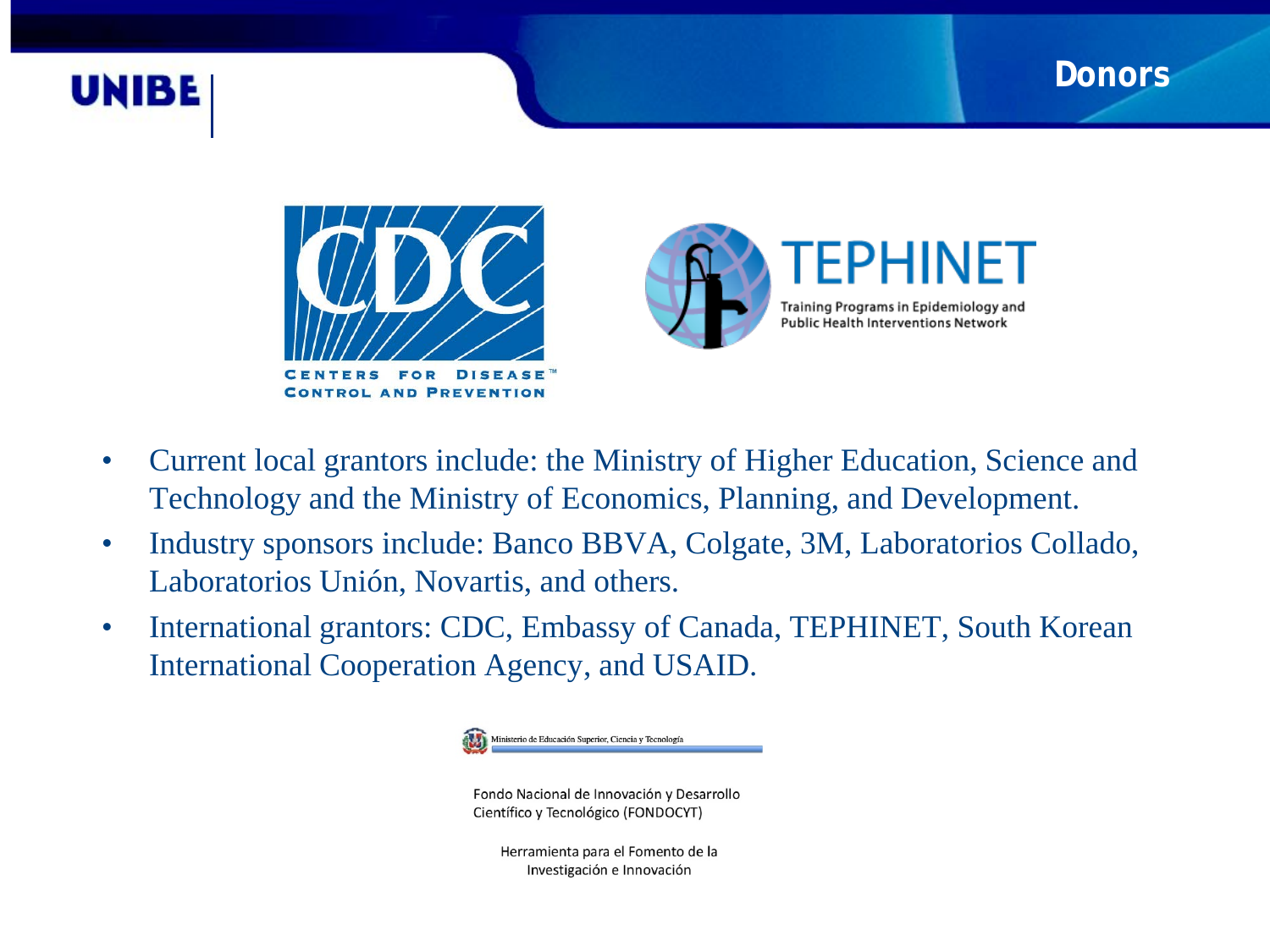

- Creation of advanced research courses for undergraduates and creation of graduate research program (in progress).
- Creation of a robust network of community partners and community mobilizers to engage vulnerable communities in research and meaningful dialogue.

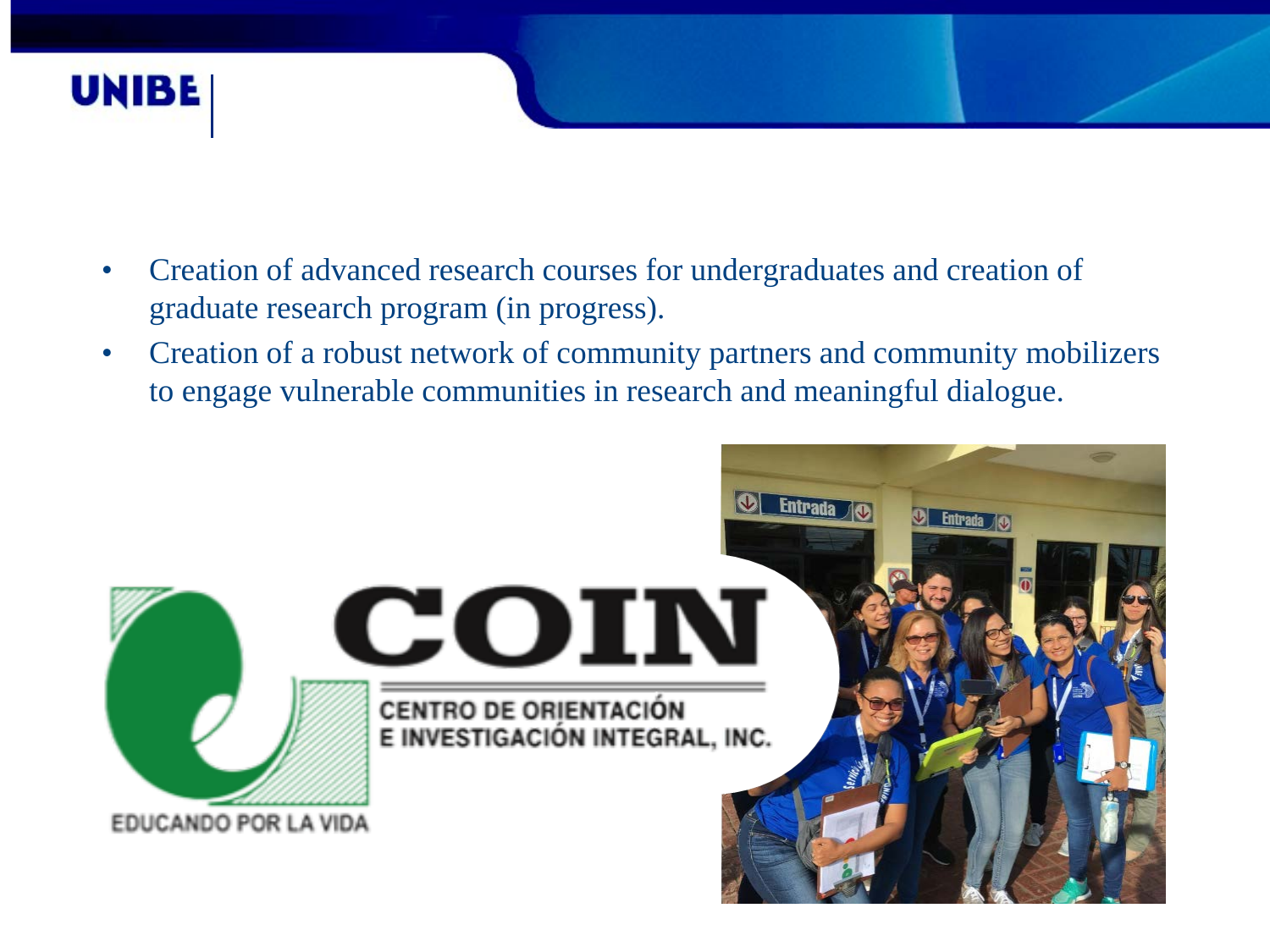

- International recognition of department researchers for quality of research and publication.
- UNESCO recognition for disabilities studies chair and gender equality network.